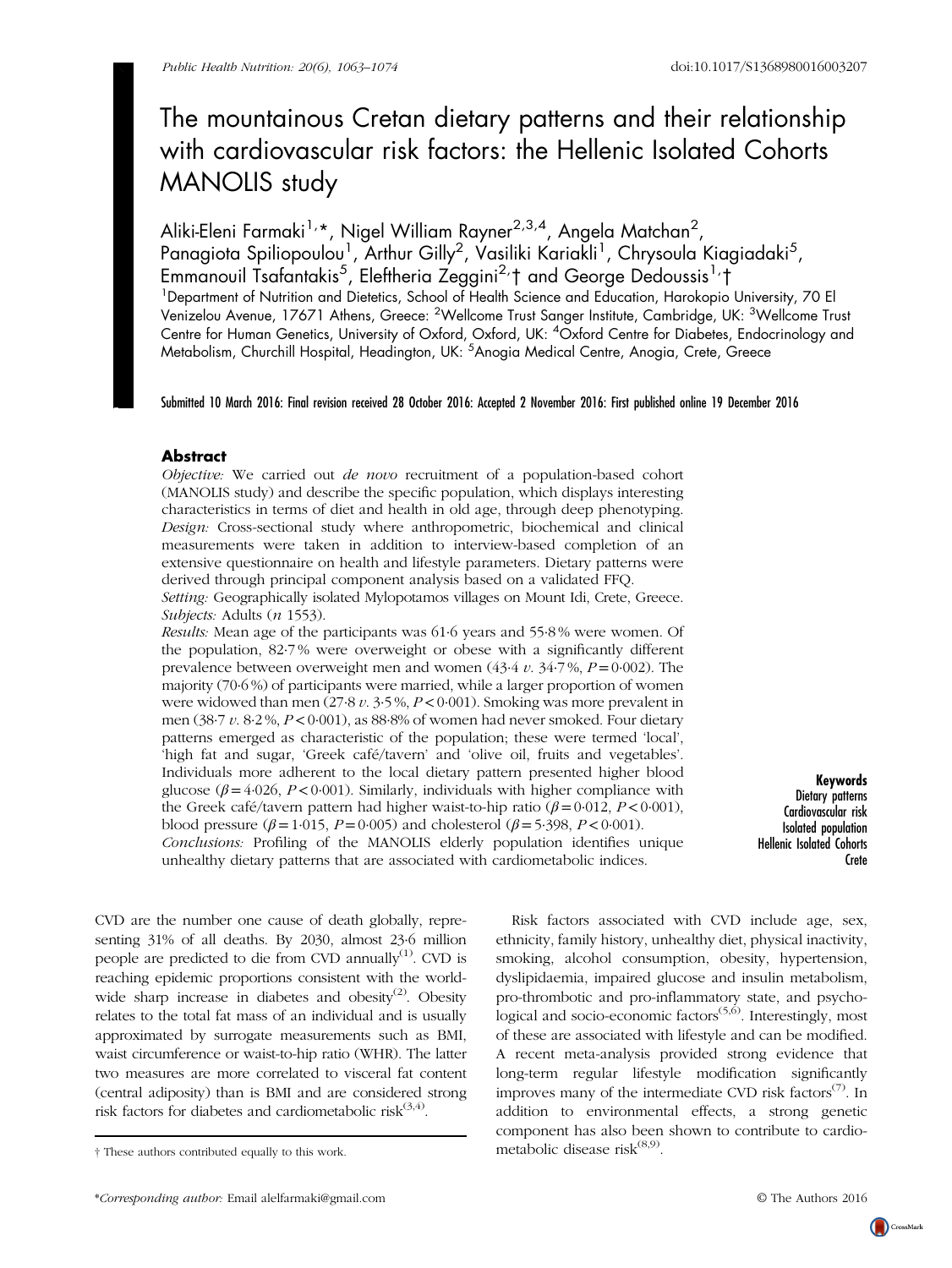The Mediterranean diet represents a combination of many different foods in various consumption frequencies, combined with high levels of physical activity and moderate alcohol consumption, which suggests a more

holistic approach to diet and lifestyle that can be incorporated in the term 'pattern'. The 'dietary pattern' approach overcomes both the conceptual and methodological limitations of the 'single nutrients' approach, taking into account the antagonistic, interactive or synergistic relationships between nutrients, as people eat meals consisting of a variety of foods and not isolated nutrients $(10)$  $(10)$ .

The Seven Countries Study was the first major study to investigate diet and lifestyle along with other risk factors for  $CVD^{(11)}$  $CVD^{(11)}$  $CVD^{(11)}$ . One of the regions studied within Greece was Crete, and the study included male residents of rural villages located inland from the northern coast, east of the capital of Heraklion. Cretan farmers were known for their longevity and held the title of the 'gold standard' of health status globally, with a very low prevalence of both CVD and cancer.

The inhabitants of mountainous Mylopotamos villages on Mount Idi, Crete, live in a geographically isolated high-altitude area and have preserved their customs, traditions and (generally) their anthropological type over the centuries. Anecdotally, this population is known to enjoy good health in old age despite a diet high in animal fat. In the present study, we established a wellphenotyped, population-based cohort in order to formally characterize the dietary and lifestyle patterns of this population and link those to traits of cardiometabolic relevance. In particular, we assessed the prevalence of diabetes and cardiovascular risk factors such as hypertension, hyperlipidaemia and obesity in this isolated population, analysed its particular dietary habits, and investigated the interactions among clinical, dietary and biochemical factors that may influence health.

# Methods

#### Study population

The Minoan Isolates (MANOLIS) target population was adults originating from the mountainous region of Mylopotamos, on Mount Idi in Crete, which includes Anogia Municipality (2379 inhabitants), Zoniana Municipal Area (1117 inhabitants) and Livadia Local Community (1739 inhabitants). We contacted the local health centre of Anogia and with the cooperation of doctors and nurses from the regional clinics in each village, a total of 1553 volunteers were recruited between June 2010 and November 2012 (Fig. 1). According to the 2011 census, 29·7 % of the total population of the region participated in the MANOLIS study.

In regional medical centres, blood samples were collected from the antecubital vein by trained health professionals following blood pressure measurement.



Fig. 1 Recruitment flowchart

All blood draws were conducted in the morning after an overnight fast and compliance was high.

Serum and plasma were isolated following centrifugation at 3000 rpm for 10 min and stored at −80°C for future analyses. All participants were interviewed by trained personnel using a standard questionnaire. The questionnaire included clinical assessment and anthropometric measurement sections, as well as questions about demographic and lifestyle characteristics, detailed medical history, physical activity and dietary habits. The medical history and corresponding medication were cross-checked and confirmed by trained clinicians.

#### Anthropometric and biochemical measurements

The anthropometric measurements, including weight, height, waist and hip circumferences, were conducted by trained dietitians using standardized techniques and equipment. Body weight was measured using calibrated analogue scales. For height and other anthropometric measurements a stable tape was used.

BMI was calculated as weight divided by height<sup>2</sup>  $\frac{\text{kg}}{\text{m}^2}$ ). BMI was used to classify participants as underweight  $(BMI < 18.5 \text{ kg/m}^2)$ , normal weight  $(18.5 \leq BMI)$  $\leq$  24.9 kg/m<sup>2</sup>), overweight  $(25.0 \leq$  BMI  $\leq$  29.9 kg/m<sup>2</sup>) or obese (BMI ≥ 30 $\cdot$ 0 kg/m<sup>2</sup>). WHR was also calculated.

Biochemical factors were assessed using enzymatic colorimetric assays and included glucose (hexokinase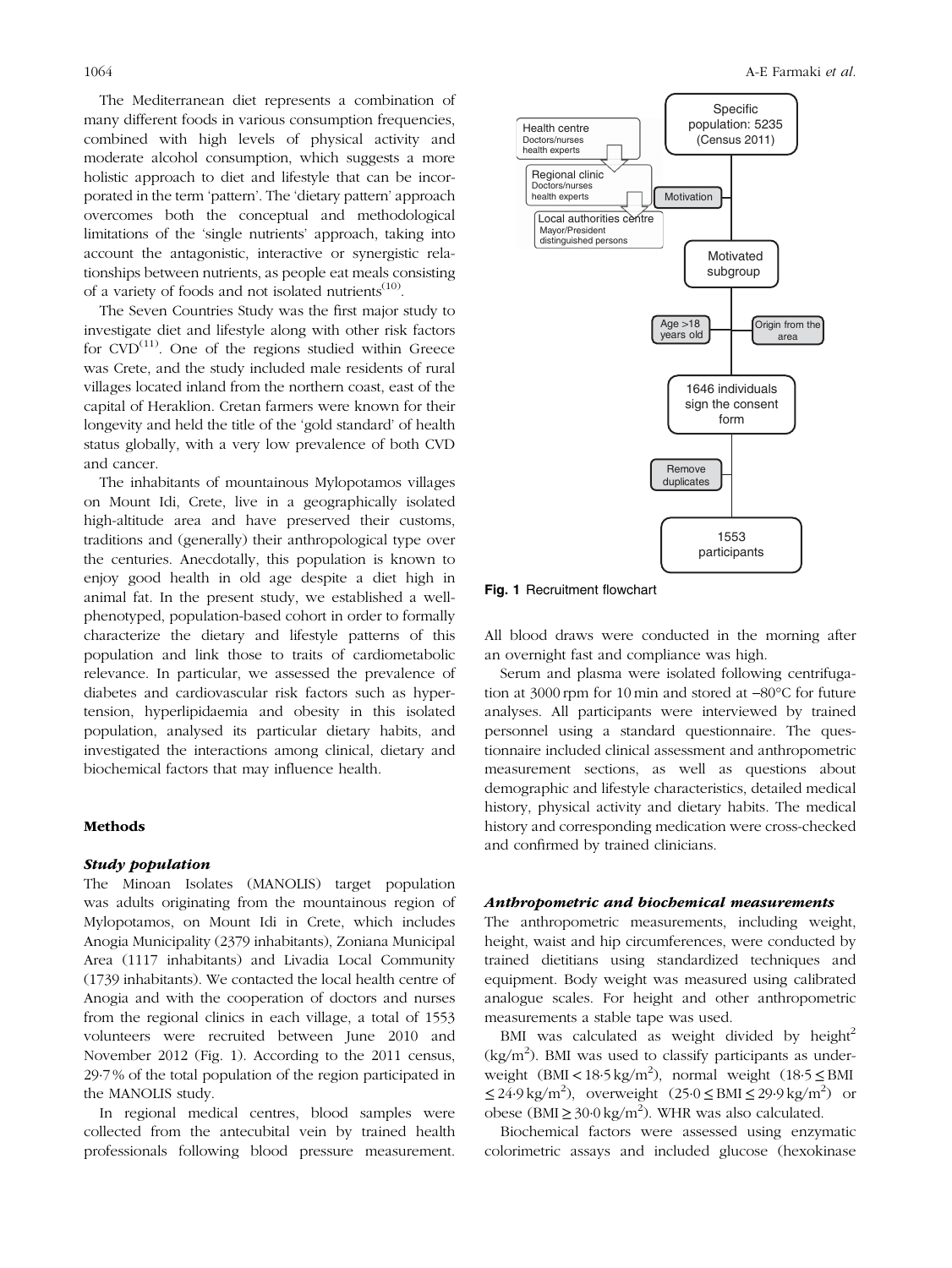#### The Hellenic Isolated Cohorts MANOLIS study 1065

method), total cholesterol (cholesterol oxidase–phenol aminophenazone method), HDL cholesterol (HDL-C) and TAG (glycerol-3-phosphate oxidase–phenol aminophenazone method). Insulin was measured via chemiluminescence and LDL cholesterol (LDL-C) levels were calculated according to the Friedewald equation $(12)$  $(12)$ .

# Demographic and lifestyle information

Information about the marital status (married, separated/ divorced, single or widowed) of the participants was collected. Their educational level was defined as no education, primary, secondary or tertiary education, and the total number of years of education was recorded. Smoking habits were also collected. Participants were classified as current smokers, ex-smokers or never smoked. Pack-years was used as a unit for measuring the amount a person had smoked over a long period of time and was calculated by multiplying the number of packs of cigarettes (twenty cigarettes per pack) smoked per day by the number of years the person had smoked.

## Physical activity assessment

Physical activity was evaluated using a brief self-reported validated questionnaire: the Harokopio Physical Activity Questionnaire (HAPAQ) $^{(13)}$  $^{(13)}$  $^{(13)}$ . The questionnaire is based on the metabolic equivalents of all activities of the preceding week, including activities at work, leisure time and rest or sleep, thus allowing the prediction of mean physical activity level and mean daily energy expenditure. The compendium of physical activities was used to quantify the intensity and consequently to calculate energy expenditure from the activities identified in the questionnaire using the method of metabolic equivalents<sup> $(14)$  $(14)$ </sup>.

Based on the HAPAQ and its corresponding tool for estimating the necessary variables from the data obtained through the questionnaire, a script, the Physical Activity Program, was developed for time and memory saving purposes in order to derive these estimations directly and save them in one file [\(http://www.well.ox.ac.uk/](http://www.well.ox.ac.uk/~wrayner/tools/) [~wrayner/tools/](http://www.well.ox.ac.uk/~wrayner/tools/)). This script was written in Perl and can be globally used to transform physical activity data into physical activity level, total energy expenditure and any other intermediate calculations desired.

# Dietary assessment

Dietary information was collected via a validated, semi-quantitative, seventy-six-item FFQ<sup>([15\)](#page-10-0)</sup>. All participants reported their daily, weekly or monthly average intake of several foods during the last year. Then the frequency of consumption was quantified on the basis of servings per week according to the dietary guidelines for adults in Greece $^{(16)}$  $^{(16)}$  $^{(16)}$ . Alcohol consumption was also assessed and calculated as drinks per day.

The above-mentioned transformations (foods and food groups in servings) were calculated programmatically.

Energy intake (EI) was extracted from the FFQ. The sex, weight and age data of participants were used to estimate their BMR with the Schofield equations and EI:BMR was calculated in order to identify and exclude energy underreporters with the Goldberg *et al.* method<sup> $(17,18)$  $(17,18)$ </sup>. Thus, a physiologically plausible EI:BMR value for our study is 1·15. Individuals whose EI:BMR was below this cut-off point were defined as under-reporters and excluded from subsequent dietary analyses ( $n_{final}$  1183).

# Statistical analysis

Principal component analysis (PCA) was conducted to identify underlying dietary patterns<sup>([19\)](#page-10-0)</sup>. In order for PCA to be effective in assessing food patterns, strong correlations between the predictive variables should exist. The correlation matrix of the food variables used in the present analysis showed that there were several correlation coefficients  $(r) > |0.4|$ , indicating that the variables were highly correlated. Moreover, the Kaiser–Meyer–Olkin test of sphericity and Barlett's criterion was 0·76, implying high interrelationships between food variables and suitability of the data set for PCA. The orthogonal rotation (varimax option) was used to derive optimal non-correlated components (dietary patterns). From the entire database fifteen foods or food groups were used. To decide the number of components to retain the Kaiser criterion was used, according to which the number of components that should be retained from PCA is equal to the number of eigenvalues that are greater than 1. In our analysis, a four-component (food pattern) solution was selected. Based on the fact that factor loadings/correlation coefficients represent the correlation of each predicting variable with the dietary pattern score, higher absolute values indicate that the variable contributes more to the construction of this particular pattern. The dietary patterns were named according to scores of the predicting variables that correlated most with the component/pattern  $(>|0.4|)$ . The median was used to divide pattern scoring into two groups: low and high. The PCA was performed using the statistical software package IBM SPSS Statistics for Windows, Version 21.0. The data handling, basic processing and descriptive characteristics analysis were carried out in R. Outliers were defined as values that exceed 3 sp above or below the mean and were removed from subsequent analyses.

Hypothesis testing was performed using the  $\chi^2$  test for categorical variables and Student's t test or the Mann– Whitney for continuous variables in two different groups.

Multiple linear regression modelling was used to examine the associations between cardiometabolic indices and dietary patterns. In particular, three different models were applied: Model 1 was unadjusted; Model 2 included adjustment for age, sex, BMI (with the exception of BMI and WHR, in which analyses BMI was not a covariate), corresponding medication (for hypertension, hyperlipidaemia and diabetes), smoking in pack-years, physical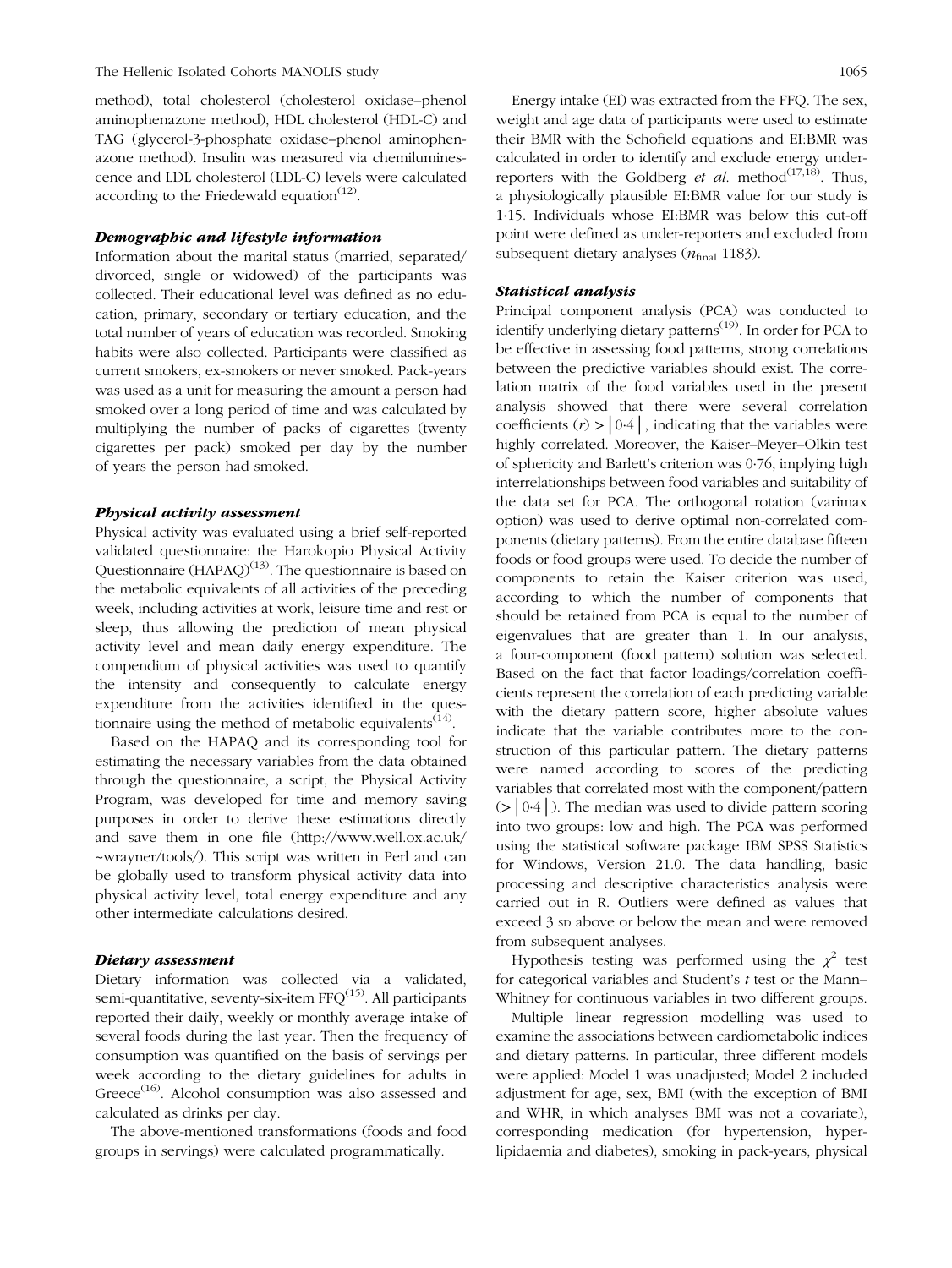activity level and EI; and Model 3, as per Model 2 with additional adjustment for the rest of the dietary patterns as these patterns are statistically independent, so it is possible for an individual to have high or low scores on more than one pattern at the same time and therefore all the patterns might act in concert<sup>([20\)](#page-10-0)</sup>. The results from the linear regression models are presented as beta coefficients (β) and 95 % confidence intervals. The linear regressions were performed in IBM SPSS Statistics for Windows, Version 21.0. In all statistical analyses, the level of nominal significance was set at  $P = 0.05$ .

# Results

The anthropometric and clinical characteristics of the population are presented in [Table 1](#page-4-0). In total, 1553 individuals were recruited (55·8 % women and 44·2 % men) with a mean age of 61·6 years. Men had higher waist circumference (103.6  $v$ . 97.0 cm) and WHR (0.98  $v$ . 0.89) compared with women. The mean value for systolic blood pressure (SBP) was 138 mmHg, with men presenting significantly a higher level than women  $(140.1 \text{ } v.$ 136·7 mmHg). Only 17·3 % of the participants were categorized as normal weight while the vast majority (82·7 %) were categorized as overweight or obese. Vegetables, refined cereals, fruits, meat and dairy were the food groups of the highest weekly consumption. Obesity, hypertension and hyperlipidaemia were the most prevalent diseases in this population ([Table 2\)](#page-5-0), with women showing higher morbidity than men.

The sociodemographic and lifestyle characteristics of the population are presented in [Table 3.](#page-5-0) The majority (70·6 %) of participants were married, while a larger proportion of the women were widowed (27·8 %) compared with the men  $(3.5\%)$ . The majority of participants reported primary education (63·0 %) and 10·6 % were illiterate. Men had significantly more total years of education than women (6·7 v. 5·5 years). A sex-specific difference was found for both current and former smokers, with the proportion of men being four and ten times higher, respectively, than that of women. Moreover, men were found to smoke for significantly longer, presented earlier starting and later quitting age points, and smoked more packs per year than women. Sixty per cent of the population had never smoked, the vast majority of whom were women (81.6%).

From the initial fifty foods and food groups, fifteen were included in the PCA because of their high intercorrelation level. The Kaiser–Meyer–Olkin criterion was equal to 0·76 and the four different diet components explained 51·5 % of the total variance of the examined variables. Given that higher absolute values of the score coefficients derived from PCA (see online supplementary material, Supplemental Table 1) indicate that the food contributes more to the development of the component, the components were

defined as follows: (i) the 'local' diet (component 1). which includes homemade pies, legumes, red meat, full-fat cheese and refined cereals; (ii) 'high fat and sugar' diet (component 2) that consists of chocolate, milky and starchy sweets, simple sugars, ready-made pies and cheese-flavoured snacks/chips; (iii) the 'Greek café/ tavern' pattern (component 3) that is characterized by coffee and alcohol consumption, olives as a side for alcohol and fries; and (iv) the 'olive oil, fruits and vegetables' pattern (component 4).

The data from biochemical analyses showed that women had significantly higher mean serum levels of HDL-C than men, while men had significantly higher mean glucose, LDL-C and TAG levels compared with women. Notably, mean total cholesterol levels were above the normal range  $(>200 \text{ mg/dl})^{(21)}$  $(>200 \text{ mg/dl})^{(21)}$  $(>200 \text{ mg/dl})^{(21)}$  for this population ([Table 4\)](#page-6-0). The median was used to divide pattern scoring into two groups: low and high. The group with higher scores of the local pattern had higher mean glucose, while the groups with higher scores of the remaining patterns had lower glucose levels. Mean HDL-C was lower in the group having high scores of the Greek café/tavern pattern, while LDL-C and total cholesterol levels were found to be higher in the group with high scores of both the high fat and sugar and Greek café/tavern patterns. The group with higher scoring on the Greek café/tavern pattern presented higher TAG levels compared with the group with lower scoring on the same pattern and the group with higher scoring on the oil, fruits and vegetables pattern had higher insulin levels.

The results of the multi-adjusted linear regression analysis [\(Table 5\)](#page-7-0) showed that component 1, representing the local typical diet, was initially associated with BMI, WHR, SBP and diastolic blood pressure (DBP), but the associations were attenuated after adjusting for confounding factors. The local typical diet was found to be consistently associated with serum glucose levels ( $\beta$  = 4·861, P < 0·001;  $\beta = 4.618$ ,  $P < 0.001$  after adjusting for confounders;  $\beta$  = 4.026, P < 0.001 after adjusting for confounders and the rest of the dietary patterns). Component 2 with high fat and sugar content was found to be negatively associated with BMI, WHR, HDL-C and SBP, but all these associations became non-significant after adjusting for confounding factors. In addition, the high fat and sugar dietary pattern was found to be associated with reduced glucose levels even after adjustment for confounders but not when the remaining diet was taken into account.

Component 3, representing the Greek café/tavern pattern, was associated with reduced HDL-C but the effect was non-significant after adjusting for confounding factors. A consistent association of the Greek café/tavern pattern was found with increased WHR  $(\beta = 0.020, P < 0.001)$ ;  $\beta = 0.012$ ,  $P < 0.001$  after adjusting for confounders;  $\beta$  = 0·012, P < 0·001 after adjusting for confounders and the rest of the dietary patterns), DBP  $(\beta = 0.903, P = 0.002;$  $\beta = 0.846$ ,  $P = 0.014$  after adjusting for confounders;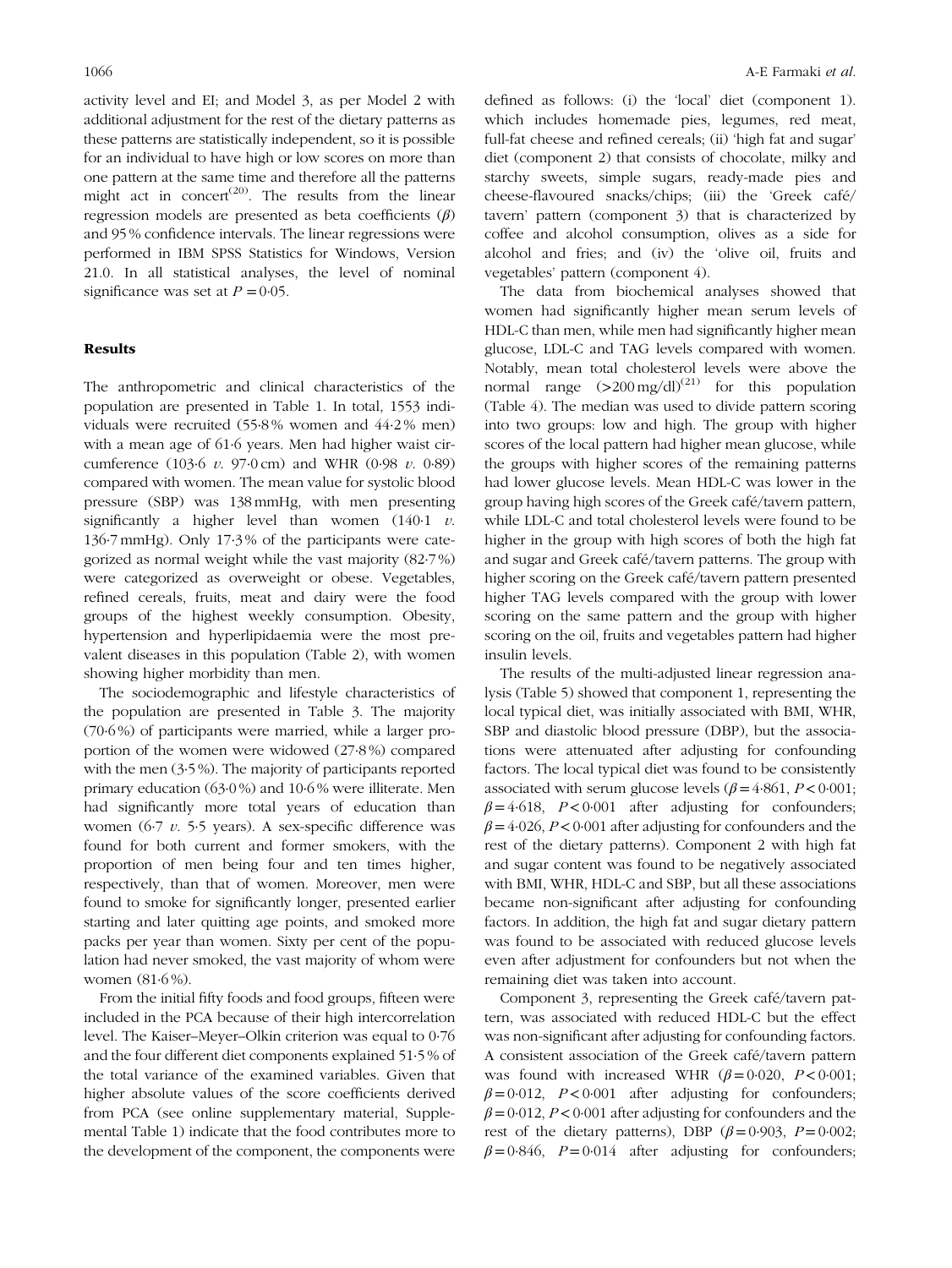|                                  |      | Total<br>$(n 1533; 100.0\%)$ |        |     | Men<br>$(n 687; 44.2\%)$ |        |                  | Women<br>$(n 866; 55.8\%)$ |         |              |
|----------------------------------|------|------------------------------|--------|-----|--------------------------|--------|------------------|----------------------------|---------|--------------|
|                                  | n    | Mean                         | SD     | n   | Mean                     | SD     | n                | Mean                       | SD      | $\mathsf{P}$ |
| Age (years)                      | 1520 | 61.6                         | 19.3   | 671 | 59.0                     | 20.5   | 838              | 63.7                       | 18.0    | < 0.001      |
| Current weight (kg)              | 1344 | 77.9                         | 15.1   | 596 | 84.8                     | $13-8$ | 737              | 72.3                       | 13.5    | < 0.001      |
| BMI ( $kg/m2$ )                  | 1304 | 29.52                        | 4.97   | 585 | 29.45                    | 4.40   | 709              | 29.60                      | 5.39    | 0.877        |
| Standing height (cm)             | 1337 | 162.5                        | $10-0$ | 598 | 169.9                    | 7.6    | 728              | 156.4                      | 7.2     | < 0.001      |
| WC (cm)                          | 1350 | $100 - 0$                    | $13-6$ | 594 | 103.6                    | 11.8   | 745              | 97.0                       | 14.1    | < 0.001      |
| HC (cm)                          | 1337 | 107.6                        | 9.8    | 591 | 105.9                    | 8.2    | 735              | 109.0                      | $10-7$  | < 0.001      |
| <b>WHR</b>                       | 1343 | 0.93                         | 0.10   | 592 | 0.98                     | 0.08   | 740              | 0.89                       | 0.10    | < 0.001      |
| SBP (mmHq)                       | 1259 | 138.16                       | 19.33  | 552 | 140.05                   | 18.44  | 697              | 136.71                     | 19.93   | 0.0011       |
| DBP (mmHg)                       | 1263 | 78.55                        | 10.97  | 553 | 79.65                    | 11.28  | 700              | 77.68                      | 10.63   | 0.002        |
| Energy intake (kJ/d)             | 1445 | 10096                        | 3573   | 645 | 11 058                   | 3741   | 800              | 9318                       | 3234    | < 0.001      |
| Energy intake (kcal/d)           |      | 2413                         | 854    |     | 2643                     | 894    |                  | 2227                       | 773     | < 0.001      |
| Food consumption (servings/week) |      |                              |        |     |                          |        |                  |                            |         |              |
| Vegetables                       | 1444 | 27.1                         | 14.2   | 644 | $26 - 7$                 | 14.0   | 800              | 27.5                       | 14.3    | 0.260        |
| Refined cereals                  | 1432 | 24.4                         | 11.0   | 639 | 26.0                     | $11-7$ | 791              | 23.2                       | $10-3$  | < 0.001      |
| Fruits                           | 1445 | 22.4                         | 12.6   | 645 | 22.2                     | 13.0   | 800              | 22.5                       | 12.3    | 0.737        |
| Meat                             | 1414 | 19.6                         | 11.8   | 633 | 22.8                     | 13.1   | 781              | 17.0                       | 9.8     | < 0.001      |
| Full-fat dairy                   | 1444 | 12.2                         | 7.1    | 644 | 13.0                     | 7.6    | 800              | 11.4                       | $6 - 7$ | < 0.001      |
| Sweets                           | 1431 | $10-0$                       | 7.4    | 636 | 11.2                     | 7.8    | 795              | 9.1                        | 6.9     | < 0.001      |
| Coffee                           | 1445 | 8.1                          | 4.9    | 645 | 9.3                      | 4.8    | 800              | 7.1                        | 4.7     | < 0.001      |
| Fish                             | 1441 | $5-1$                        | $4-6$  | 644 | $5-1$                    | 4.8    | 797              | $5-2$                      | 4.5     | 0.763        |
| Alcoholic drinks                 | 1443 | 4.2                          | 7.4    | 645 | 22.2                     | 13.0   | 798              | 0.6                        | 1.3     | < 0.001      |
| Potatoes                         | 1435 | 2.8                          | 1.9    | 640 | 2.9                      | 1.9    | 795              | 2.8                        | 1.8     | 0.430        |
| Legumes                          | 1437 | 2.0                          | 1·6    | 642 | 1.9                      | 1·6    | 795              | 2.0                        | 1·6     | 0.798        |
|                                  | n    | $\%$                         |        | n   | $\%$                     |        | $\boldsymbol{n}$ |                            | $\%$    |              |
| <b>BMI</b> status                | 1291 |                              |        | 583 |                          |        | 708              |                            |         |              |
| Normal weight                    | 223  | 17.3                         |        | 83  | 14.2                     |        | 140              |                            | 19.8    | 0.002        |
| Overweight                       | 500  | 38.7                         |        | 254 | 43.6                     |        | 246              |                            | 34.7    |              |
| Obese                            | 568  | 44.0                         |        | 246 | 42.2                     |        | 322              |                            | 45.5    |              |
|                                  |      |                              |        |     |                          |        |                  |                            |         |              |

<span id="page-4-0"></span>Table 1 Anthropometric, clinical and dietary characteristics of the study population by sex: adults from isolated Mylopotamos villages, Crete, Greece, the Hellenic Isolated Cohorts MANOLIS study

WC, waist circumference; HC, hip circumference; WHR, waist-to-hip ratio; SBP, systolic blood pressure; DBP, diastolic blood pressure.

P values <0.05 are indicated in bold font; Student's t test for continuous variables,  $\chi^2$  test for categorical variables.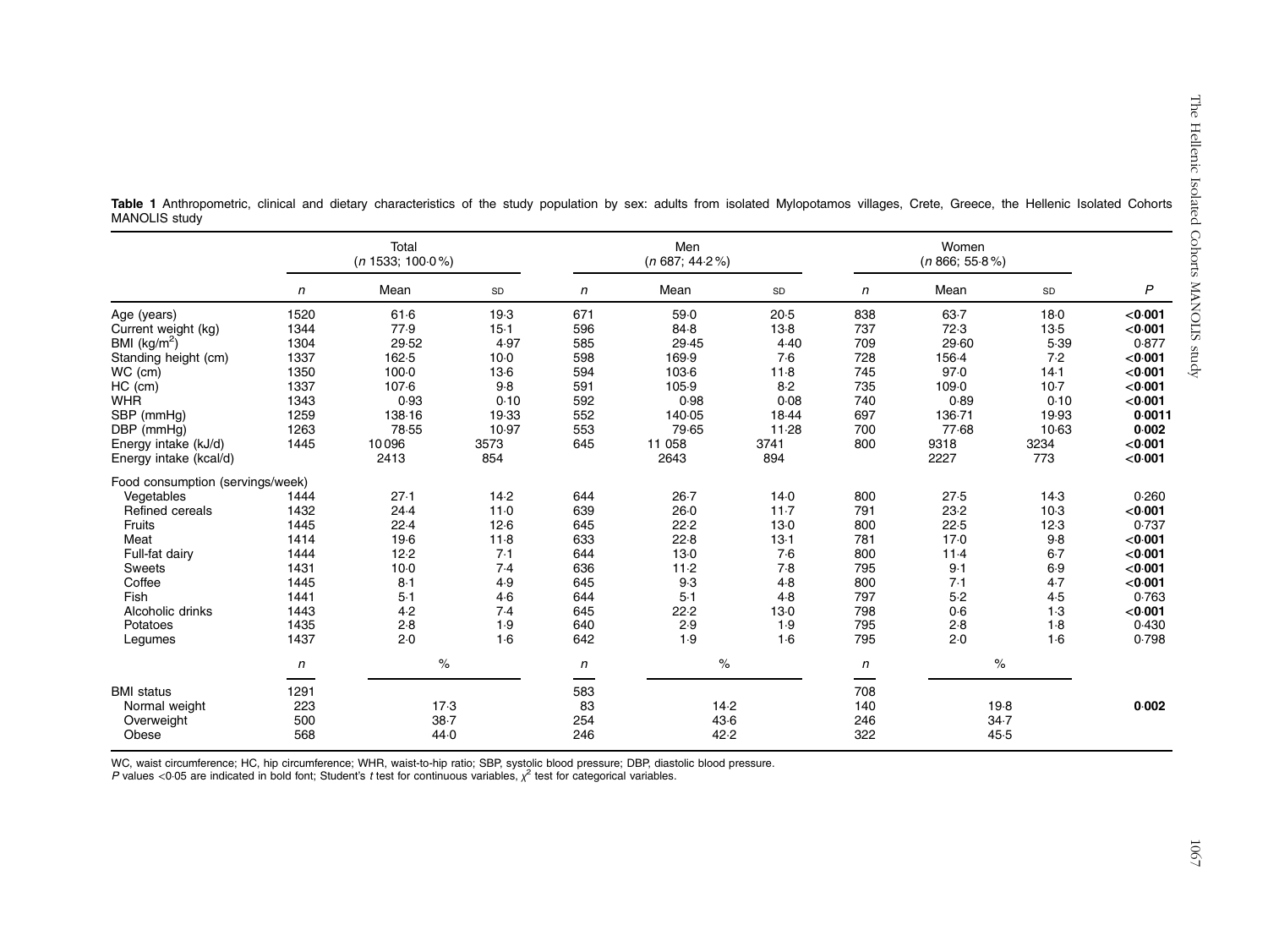<span id="page-5-0"></span>

| Table 2 Disease prevalence in the study population by sex: adults from isolated Mylopotamos villages, Crete, Greece, the Hellenic Isolated |  |  |  |
|--------------------------------------------------------------------------------------------------------------------------------------------|--|--|--|
| Cohorts MANOLIS study                                                                                                                      |  |  |  |

|                           |     | Total (n 1352) |     | Men (n 566) |      | Women (n 786) |                   |
|---------------------------|-----|----------------|-----|-------------|------|---------------|-------------------|
| <b>Disease</b>            | n   | $\%$           | n   | $\%$        | n    | $\%$          | $\mathsf{P}$      |
| Obesity                   | 568 | 42.0           | 246 | 43.5        | 322  | 41.0          | 0.23              |
| Hypertension              | 669 | 49.5           | 256 | 45.2        | 412  | 52.4          | $<$ 0 $\cdot$ 001 |
| Hyperlipidaemia           | 509 | $37 - 7$       | 171 | 30.2        | 338) | 43.0          | $<$ 0 $\cdot$ 001 |
| Arthritis                 | 448 | 33.1           | 119 | 21.0        | 329  | 41.9          | < 0.001           |
| Presbyopia                | 415 | $30-7$         | 154 | 27.2        | 261  | 33.2          | 0.0034            |
| Osteoporosis              | 275 | 20.3           |     | 1.2         | 268  | 34.1          | < 0.001           |
| Type 2 diabetes           | 166 | 12.3           | 67  | 11.8        | 99   | 12.6          | 0.28              |
| Weak hearing              | 203 | $15-0$         | 90  | 15.9        | 113  | 14.4          | 0.69              |
| Cataracts                 | 199 | 14.7           | 74  | 13.1        | 125  | 15.9          | 0.12              |
| Chronic stress/depression | 195 | 14.4           | 31  | 5.5         | 164  | 20.9          | < 0.001           |
| Allergy                   | 182 | 13.5           | 60  | $10-6$      | 122  | $15-5$        | 0.015             |

P values <0.05 are indicated in bold font;  $\chi^2$  test.

Table 3 Sociodemographic and lifestyle characteristics of the study population by sex: adults from isolated Mylopotamos villages, Crete, Greece, the Hellenic Isolated Cohorts MANOLIS study

|                               |              | Total      |              | Men        |     | Women      |              |
|-------------------------------|--------------|------------|--------------|------------|-----|------------|--------------|
|                               | $\mathsf{n}$ | $\%$       | $\mathsf{n}$ | $\%$       | n   | $\%$       | $\mathsf{P}$ |
| <b>Marital status</b>         | 1433         | 100.0      | 637          | 44.5       | 796 | $55-5$     |              |
| Married                       | 1011         | $70-6$     | 503          | 79.0       | 508 | 63.8       | < 0.001      |
| In relationship               | 17           | 1.2        | 13           | 2.0        | 4   | 0.5        |              |
| Separated/divorced            | 9            | 0.6        | 6            | $1-0$      | 3   | 0.4        |              |
| Single                        | 153          | $10-7$     | 93           | $14-6$     | 60  | 7.5        |              |
| Widowed                       | 243          | 17.0       | 22           | 3.5        | 221 | 27.8       |              |
| <b>Educational attainment</b> | 1443         | $100-0$    | 645          | 44.7       | 798 | 55.3       |              |
| No education                  | 153          | $10-6$     | 30           | 4.7        | 123 | $15-4$     | < 0.001      |
| Primary                       | 909          | 63         | 416          | 64.5       | 493 | 61.8       |              |
| Secondary                     | 314          | 21.8       | 165          | 25.6       | 149 | 18.7       |              |
| Tertiary                      | 57           | 4.0        | 28           | 4.3        | 29  | $3-6$      |              |
| Other                         | 10           | 0.7        | 6            | 0.9        | 4   | 0.5        |              |
| Smoking habits                | 1440         | 100.0      | 644          | 44.7       | 796 | 55.3       |              |
| <b>Current smokers</b>        | 314          | 21.8       | 249          | 38.7       | 65  | 8.2        | < 0.001      |
| Former smokers                | 259          | 18.0       | 235          | 36.5       | 24  | $3-0$      |              |
| Never smokers                 | 867          | 60.2       | 160          | 24.8       | 707 | 88.8       |              |
|                               | n            | Mean or sp | $\mathsf{n}$ | Mean or sp | n   | Mean or sp |              |
| Smoking starting age (years)  | 502          | 18.9       | 425          | 18.2       | 72  | 23.1       | < 0.001      |
| <b>SD</b>                     |              | 7.0        |              | 6.5        |     | 8.5        |              |
| Smoking quitting age (years)  | 231          | $51-7$     | 214          | 52.3       | 17  | 43.5       | 0.028        |
| SD                            |              | 14.5       |              | 14.2       |     | $15-7$     |              |
| Total smoking years           | 317          | 30.2       | 277          | 31.8       | 38  | 19.7       | < 0.001      |
| SD                            |              | $16-3$     |              | $16-3$     |     | 12.7       |              |
| Total years of education      | 1025         | $6-1$      | 463          | $6 - 7$    | 555 | 5.5        | < 0.001      |
| SD                            |              | 3.5        |              | $3-2$      |     | $3-7$      |              |

P values <0.05 are indicated in bold font;  $\chi^2$  test for categorical variables, Mann–Whitney test for continuous variables.

 $\beta$  = 1.015, P = 0.005 after adjusting for confounders and the rest of the dietary patterns), total cholesterol ( $\beta$ =3·078, P=0·010;  $\beta$ =4·883, P=0·001 after adjusting for confounders;  $\beta = 5.398$ ,  $P < 0.001$  after adjusting for confounders and the rest of the dietary patterns) and LDL-C ( $\beta$ =3.977, P<0.001;  $\beta$ =3.933, P=0.001 after adjusting for confounders;  $\beta = 4.401$ ,  $P = 0.001$  after adjusting for confounders and the rest of the dietary patterns).

Component 4, capturing olive oil, fruit and vegetable consumption, was significantly associated with higher BMI  $(\beta = 0.625, P < 0.001; \beta = 0.350, P = 0.009$  after adjusting for confounders;  $\beta = 0.362$ ,  $P = 0.010$  after adjusting for confounders and the rest of the dietary patterns), WHR  $(\beta = 0.013, P < 0.001; \beta = 0.011, P < 0.001$  after adjusting for confounders;  $\beta = 0.011$ ,  $P = < 0.001$  after adjusting for confounders and the rest of the dietary patterns) and insulin levels, but not after adjustment for confounding factors for the latter association. Olive oil, fruit and vegetable consumption was found to be nominally associated with decreased SBP only after adjustment for confounders  $(\beta = -1.252, P \space 0.010)$  and taking into account both confounders and the rest of the diet ( $\beta$ =−1·146, P=0·025).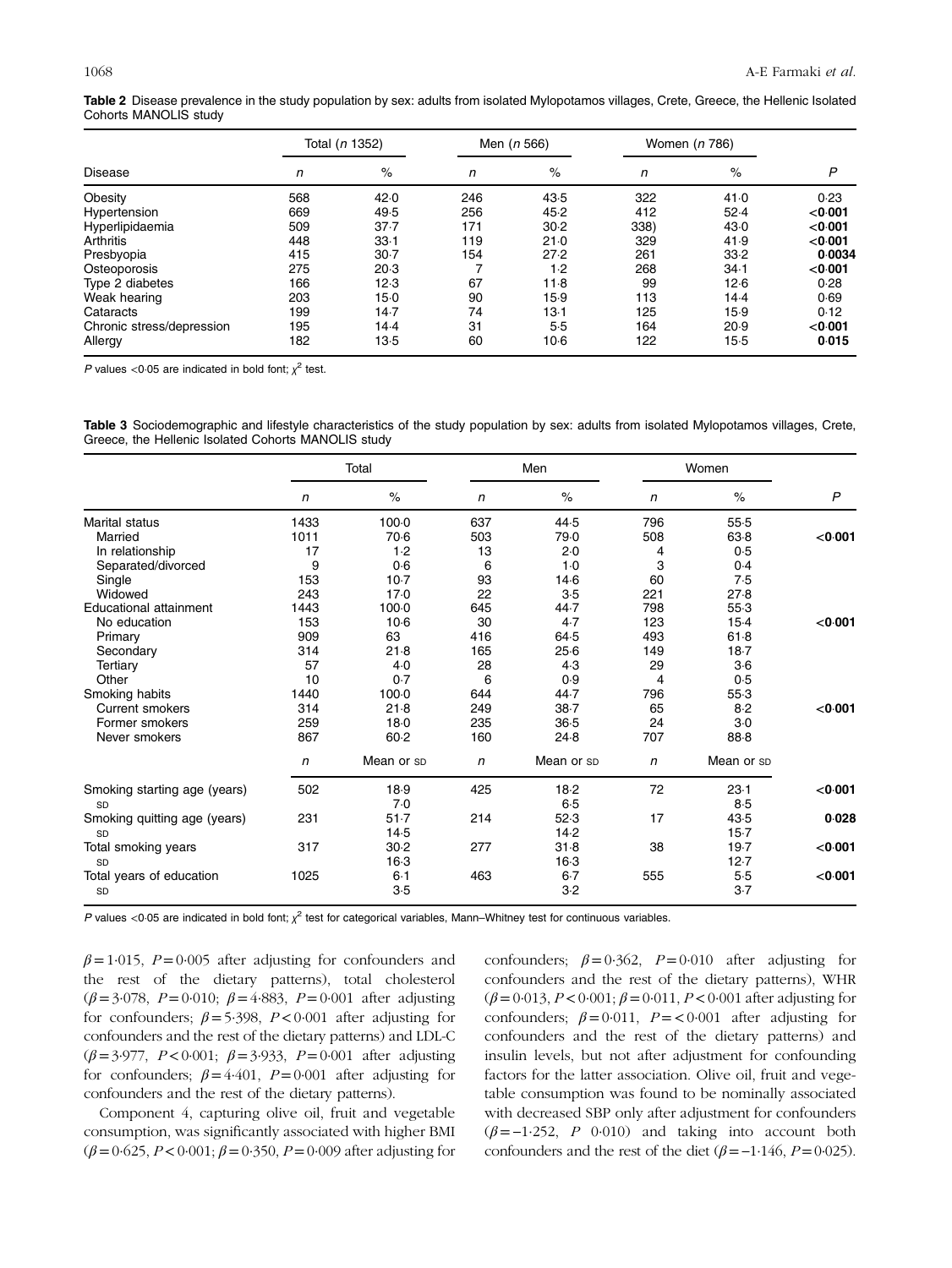# <span id="page-6-0"></span>The Hellenic Isolated Cohorts MANOLIS study 1069

| Table 4 Biochemical analyses according to low and high adherence to each dietary pattern in the study population: adults from isolated Mylopotamos villages, Crete, Greece, the Hellenic<br><b>Isolated Cohorts MANOLIS study</b>                                                                                                                |                                        |                                                     |                                              |                                                 |                                                     |                                          |              |                                          |      |                |                                                   |                        |                                                                                                                                                                        |      |                                           |                            |                        |         |                                                        |    |                                   |                                   |   |
|--------------------------------------------------------------------------------------------------------------------------------------------------------------------------------------------------------------------------------------------------------------------------------------------------------------------------------------------------|----------------------------------------|-----------------------------------------------------|----------------------------------------------|-------------------------------------------------|-----------------------------------------------------|------------------------------------------|--------------|------------------------------------------|------|----------------|---------------------------------------------------|------------------------|------------------------------------------------------------------------------------------------------------------------------------------------------------------------|------|-------------------------------------------|----------------------------|------------------------|---------|--------------------------------------------------------|----|-----------------------------------|-----------------------------------|---|
|                                                                                                                                                                                                                                                                                                                                                  |                                        |                                                     |                                              |                                                 |                                                     |                                          |              |                                          |      |                |                                                   |                        | Pattern adherence*                                                                                                                                                     |      |                                           |                            |                        |         |                                                        |    |                                   |                                   |   |
|                                                                                                                                                                                                                                                                                                                                                  |                                        |                                                     |                                              |                                                 |                                                     | 'Local' diet                             |              |                                          |      |                | High fat and sugar' diet                          |                        |                                                                                                                                                                        |      |                                           | Greek café/tavern' pattern |                        |         |                                                        |    | Olive oil, fruits and vegetables' |                                   |   |
|                                                                                                                                                                                                                                                                                                                                                  |                                        | Total                                               |                                              | ŠΩ                                              |                                                     | High                                     |              |                                          | No∫  |                | High                                              |                        |                                                                                                                                                                        | ŠΟ   |                                           | High                       |                        |         | $\sum_{i=1}^{\infty}$                                  |    | High                              |                                   |   |
|                                                                                                                                                                                                                                                                                                                                                  |                                        | Mean                                                | SD                                           | Mean                                            | SD                                                  | Mean                                     | SD           | ۹                                        | Mean | SD             | Mean                                              | SD                     | Q                                                                                                                                                                      | Mean | SD                                        | Mean                       | SD                     | Q       | Mean                                                   | SD | Mean                              | SD                                | p |
| "Low v. high compliance as defined by the median of the corresponding pattern score.<br>HDL-C. HDL cholesterol: LDL-C. LDL cholesterol: TC. total cholesterol.<br>P values <0.05 are indicated in bold font: Student's t test for continuou<br>Glucose (ma/dl)<br>Insulin (µlU/ml)<br>HDL-C (mg/dl)<br>DL-C (mg/dl)<br>[AG (mg/dl)<br>[C (mg/dl) | 525<br>515<br>540<br>544<br>521<br>541 | 99.4<br>135-6<br>202.2<br>14.6<br>48.4<br>$125 - 1$ | 25.9<br>35.8<br>67.4<br>13.5<br>13.2<br>41.1 | 97.8<br>48.3<br>14.6<br>203.3<br>134.4<br>126.7 | 26.3<br>2<br>64.2<br>13.5<br>35.3<br>40.3<br>$13-1$ | 101.2<br>48.5<br>123.6<br>137.0<br>201.2 | s variables. | <b>P</b> & & & & &<br><b>P</b> & & & & & |      | ターとり4180かいのです。 | 0 3 4 5 6 7 7 9<br>0 8 8 9 7 4 9<br>0 9 9 9 9 9 9 | 321869<br>2000000 4000 | $\frac{2}{3}$<br>$\frac{2}{3}$<br>$\frac{3}{3}$<br>$\frac{3}{3}$<br>$\frac{3}{3}$<br>$\frac{3}{3}$<br>$\frac{3}{3}$<br>$\frac{3}{3}$<br>$\frac{3}{3}$<br>$\frac{3}{3}$ |      | 6 9 9 9 9 1<br>6 9 4 9 9 9<br>6 9 9 9 9 9 |                            | カンの283<br>センタンの<br>ユーフ | 8555995 | មិន វី ដូ ដូ ដូ ដូ<br>កំពុង វី ដូ ដូ ដូ<br>កំពុង ទី ដី |    |                                   | 218814<br>89811 <del>4</del> 8818 |   |

Discussion

In the present work we describe the collection of a population-based cohort from the isolated Mylopotamos villages on Crete, as part of the Hellenic Isolated Cohorts (HELIC) MANOLIS study ([www.helic.org\)](www.helic.org). The mean age of this genetically homogeneous<sup> $(22)$  $(22)$ </sup> population from mountainous Mylopotamos was 61·6 years old, denoting an elderly population.

The MANOLIS population cohort was found to be overweight to marginally obese (mean BMI =  $29.5 \text{ kg/m}^2$ ). This is in keeping with other Greek<sup> $(23,24)$  $(23,24)$ </sup> and European<sup> $(25)$  $(25)$ </sup> elderly populations. The prevalence of obesity was 44·0 % and women showed a higher tendency to be overweight than men. Generally, women were found to present higher morbidity than men, which could be attributed to the fact that the mean age for women was significantly higher. Of the population, 82.7% was overweight or obese, higher than the corresponding percentage (57 %) from the same area (Anogia) in  $1990^{(26)}$  $1990^{(26)}$  $1990^{(26)}$ . One reason for this difference may be the study design as the previous study included only 167 elderly volunteers from Anogia, while our study assessed 1553 participants from different villages including Anogia, Zoniana, Livadia, Gonies, Axos, Astiraki, Kalivos and many others from the Mylopotamos area. Moreover, an increase in physical inactivity due to the changing modes of transportation over the years may also explain the observed shift, as the fundamental cause of obesity and overweight is the energy imbalance between energy consumed and energy expended. Hypertension affected almost half of the MANOLIS population (49·5 %), which is 20–25 % lower when compared with other Greek studies in the elderly<sup>[\(23](#page-10-0),[24](#page-10-0))</sup> and another isolated population<sup> $(27)$  $(27)$ </sup>, but 8% higher than the prevalence reported by a study in one of the participating villages (Anogia), 20 years  $ago^{(26)}$  $ago^{(26)}$  $ago^{(26)}$ . The Greek Health Randomized Aging Study (GHRAS) is a study of 782 elderly Greeks, randomly recruited in Athens, with the aim of investigating the interactions among socio-economic, lifestyle, biochemical and psychological factors determining the health status of elderly Greeks<sup> $(24)$  $(24)$  $(24)$ </sup>. The discrepancies for hyperlipidaemia (37·7 %) were in the same direction but of extended magnitude compared with GHRAS and the Mediterranean Islands Study (MEDIS), which found a higher prevalence of the disease (87 and 54 %, respectively). The prevalence of type 2 diabetes (12·3 %) in the MANOLIS population cohort is comparable with that in the general Greek population<sup>([28\)](#page-10-0)</sup> and in other isolated cohorts like the one on the island of Vis in Croatia[\(27](#page-10-0)). However, the MANOLIS population does not suffer from associated complications of the disease such as neuropathy, nephropathy, eye disease, etc. Their most prevalent diseases can be grouped into two categories: one related to CVD risk (obesity, hypertension, hyperlipidaemia, type 2 diabetes) and the other related to degenerative diseases which have age-related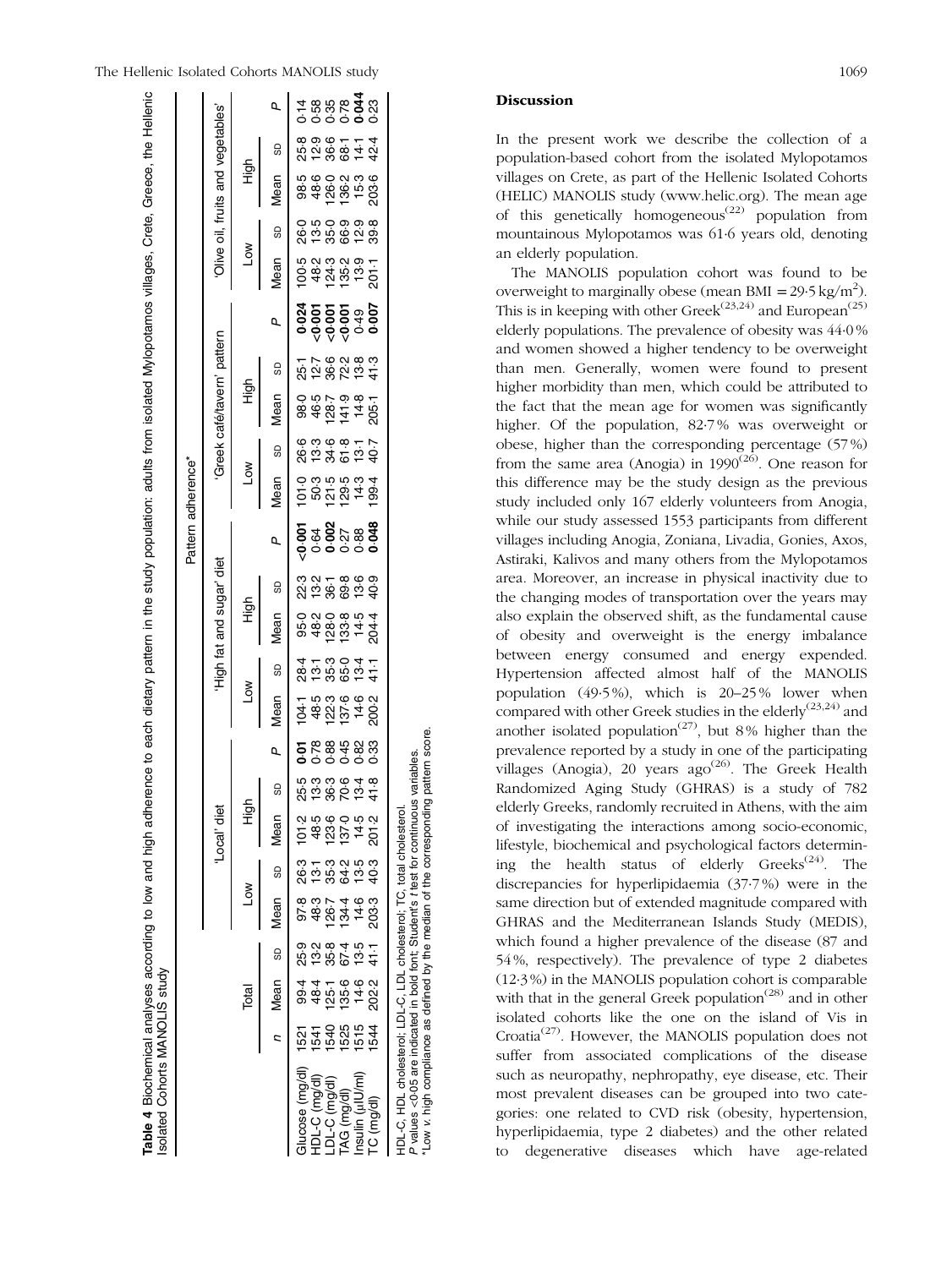|                                    |          | Model 1*         |                   |          | Model 2 <sup>+</sup> |                   |                       | Model 3‡         |              |
|------------------------------------|----------|------------------|-------------------|----------|----------------------|-------------------|-----------------------|------------------|--------------|
|                                    | β        | 95 % CI          | P                 | β        | 95 % CI              | P                 | β                     | 95 % CI          | $\mathsf{P}$ |
| BMI $(kg/m2)$                      |          |                  |                   |          |                      |                   |                       |                  |              |
| 'Local' diet                       | 0.529    | 0.272, 0.786     | $<$ 0 $\cdot$ 001 | 0.004    | $-0.330, 0.338$      | 0.980             | 0.099                 | $-0.270, 0.468$  | 0.598        |
| 'High fat and sugar' diet          | $-0.461$ | $-0.718, -0.203$ | < 0.001           | $-0.289$ | $-0.594, 0.015$      | 0.063             | $-0.193$              | $-0.526, 0.141$  | 0.257        |
| 'Greek café/tavern' pattern        | $-0.016$ | $-0.275, 0.243$  | 0.905             | 0.241    | $-0.056, 0.538$      | 0.112             | 0.202                 | $-0.111, 0.515$  | 0.205        |
| 'Olive oil, fruits and vegetables' | 0.625    | 0.368, 0.882     | < 0.001           | 0.350    | 0.088, 0.613         | 0.009             | 0.362                 | 0.087, 0.637     | 0.010        |
| <b>WHR</b>                         |          |                  |                   |          |                      |                   |                       |                  |              |
| 'Local' diet                       | 0.006    | 0.000.0011       | 0.047             | $-0.005$ | $-0.011.0.001$       | 0.078             | $1.04 \times 10^{-5}$ | $-0.006, 0.006$  | 0.997        |
| 'High fat and sugar' diet          | $-0.018$ | $-0.024, -0.013$ | < 0.001           | $-0.004$ | $-0.009, 0.002$      | 0.171             | $1.4 \times 10^{-4}$  | $-0.006, 0.006$  | 0.962        |
| 'Greek café/tavern' pattern        | 0.020    | 0.015, 0.026     | < 0.001           | 0.012    | 0.007, 0.017         | < 0.001           | 0.012                 | 0.006, 0.017     | < 0.001      |
| 'Olive oil, fruits and vegetables' | 0.013    | 0.008, 0.019     | < 0.001           | 0.011    | 0.007, 0.016         | < 0.001           | 0.011                 | 0.006, 0.016     | < 0.001      |
| HDL-C (mg/dl)                      |          |                  |                   |          |                      |                   |                       |                  |              |
| 'Local' diet                       | $-0.247$ | $-0.992, 0.498$  | 0.516             | 0.918    | $-0.005, 1.840$      | 0.051             | 0.670                 | $-0.354, 1.694$  | 0.199        |
| 'High fat and sugar' diet          | $-0.882$ | $-1.626, -0.139$ | 0.02              | $-0.709$ | $-1.555, 0.136$      | 0.100             | $-0.616$              | $-1.542, 0.310$  | 0.192        |
| 'Greek café/tavern' pattern        | $-2.383$ | $-3.116, -1.650$ | < 0.001           | $-0.173$ | $-0.996, 0.651$      | 0.681             | $-0.248$              | $-1.117, 0.621$  | 0.576        |
| 'Olive oil, fruits and vegetables' | $-0.442$ | $-1.187, 0.303$  | 0.245             | $-0.224$ | $-0.955, 0.506$      | 0.547             | $-0.106$              | $-0.872, 0.660$  | 0.786        |
| SBP (mmHg)                         |          |                  |                   |          |                      |                   |                       |                  |              |
| 'Local' diet                       | 1.726    | 0.708.2.744      | 0.001             | 1.108    | $-0.099, 2.315$      | 0.072             | 0.598                 | $-0.740.1935$    | 0.381        |
| 'High fat and sugar' diet          | $-3.946$ | $-4.944, -2.948$ | < 0.001           | $-0.608$ | $-1.714, 0.499$      | 0.282             | $-0.490$              | $-1.699, 0.720$  | 0.427        |
| 'Greek café/tavern' pattern        | $-0.873$ | $-1.894, 0.149$  | 0.094             | 0.186    | $-0.891, 1.264$      | 0.734             | 0.136                 | $-0.999, 1.271$  | 0.814        |
| 'Olive oil, fruits and vegetables' | $-0.340$ | $-1.362, 0.683$  | 0.515             | $-1.252$ | $-2.206, -0.299$     | 0.010             | $-1.146$              | $-2.147, -0.145$ | 0.025        |
| DBP (mmHg)                         |          |                  |                   |          |                      |                   |                       |                  |              |
| 'Local' diet                       | 0.612    | 0.038, 1.186     | 0.037             | 0.329    | $-0.431, 1.089$      | 0.396             | 0.596                 | $-0.245, 1.437$  | 0.165        |
| 'High fat and sugar' diet          | 0.062    | $-0.513, 0.637$  | 0.832             | 0.026    | $-0.671, 0.722$      | 0.942             | 0.429                 | $-0.332, 1.190$  | 0.269        |
| 'Greek café/tavern' pattern        | 0.903    | 0.330, 1.475     | 0.002             | 0.846    | 0.171, 1.522         | 0.014             | 1.015                 | 0.301, 1.729     | 0.005        |
| 'Olive oil, fruits and vegetables' | 0.132    | $-0.443, 0.707$  | 0.653             | $-0.130$ | $-0.731, 0.472$      | 0.672             | 0.012                 | $-0.681, 0.641$  | 0.970        |
| TC (mg/dl)                         |          |                  |                   |          |                      |                   |                       |                  |              |
| 'Local' diet                       | 2.067    | $-0.27, 4.405$   | 0.083             | 1.946    | $-1.161, 5.053$      | 0.219             | 3.239                 | $-0.191, 6.669$  | 0.064        |
| 'High fat and sugar' diet          | $-1.232$ | $-3.572, 1.107$  | 0.302             | $-1.535$ | $-4.382, 1.313$      | 0.291             | 0.673                 | $-2.429, 3.776$  | 0.670        |
| 'Greek café/tavern' pattern        | 3.078    | 0.744, 5.411     | 0.010             | 4.883    | 2.128, 7.638         | 0.001             | 5.398                 | 2.488, 8.308     | < 0.001      |
| 'Olive oil, fruits and vegetables' | 1.001    | $-1.338, 3.341$  | 0.401             | 0.330    | $-2.128, 2.788$      | 0.792             | 1.036                 | $-1.530, 3.601$  | 0.428        |
| LDL-C (mg/dl)                      |          |                  |                   |          |                      |                   |                       |                  |              |
| 'Local' diet                       | 1.090    | $-0.937, 3.116$  | 0.292             | 0.746    | $-1.937, 3.429$      | 0.585             | 2.111                 | $-0.853, 5.074$  | 0.163        |
| 'High fat and sugar' diet          | 0.038    | $-1.989, 2.065$  | 0.971             | $-0.692$ | $-3.151, 1.767$      | 0.581             | 1.007                 | $-1.673, 3.688$  | 0.461        |
| 'Greek café/tavern' pattern        | 3.977    | 1.962, 5.991     | < 0.001           | 3.933    | 1.550, 6.310         | 0.001             | 4.401                 | 1.886, 6.916     | 0.001        |
| 'Olive oil, fruits and vegetables' | 1.136    | $-0.891, 3.162$  | 0.272             | 0.888    | $-1.233, 3.009$      | 0.411             | 1.368                 | $-0.848, 3.585$  | 0.226        |
| Glucose (mg/dl)                    |          |                  |                   |          |                      |                   |                       |                  |              |
| 'Local' diet                       | 4.861    | 3.466, 6.256     | < 0.001           | 4.618    | 3.025, 6.212         | $<$ 0 $\cdot$ 001 | 4.026                 | 2.259, 5.794     | $<$ 0.001    |
| 'High fat and sugar' diet          | $-4.780$ | $-6.176, -3.384$ | < 0.001           | $-1.660$ | $-3.144, -0.176$     | 0.028             | $-0.987$              | $-2.595, 0.621$  | 0.229        |
| 'Greek café/tavern' pattern        | $-1.027$ | $-2.448, 0.394$  | 0.157             | $-1.254$ | $-2.691, 0.183$      | 0.087             | $-1.053$              | $-2.553, 0.448$  | 0.169        |
| 'Olive oil, fruits and vegetables' | $-0.208$ | $-1.631, 1214$   | 0.774             | $-1.303$ | $-2.578, -0.027$     | 0.045             | $-0.490$              | $-1.813, 0.833$  | 0.467        |
| Insulin $(\mu U/m)$                |          |                  |                   |          |                      |                   |                       |                  |              |
| 'Local' diet                       | 0.389    | $-0.364, 1.142$  | 0.311             | $-0.619$ | $-1.602, 0.3636$     | 0.216             | $-0.141$              | $-1.230, 0.948$  | 0.800        |
| 'High fat and sugar' diet          | 0.433    | $-0.321, 1.186$  | 0.360             | 0.678    | $-0.226, 1.582$      | 0.141             | 0.765                 | $-0.226, 1.756$  | 0.130        |
| 'Greek café/tavern' pattern        | 0.631    | $-0.121, 1.384$  | 0.100             | 0.156    | $-0.719, 1.032$      | 0.726             | 0.324                 | $-0.600, 1.249$  | 0.491        |
| 'Olive oil, fruits and vegetables' | 0.997    | 0.245, 1.748     | 0.009             | 0.635    | $-0.142, 1.411$      | 0.109             | 0.637                 | $-0.178, 1.452$  | 0.125        |

<span id="page-7-0"></span>Table 5 Results from multiple linear regression analysis of the association between dietary patterns and cardiovascular risk factors among the study population (n 1183): adults from isolated Mylopotamos villages, Crete, Greece, the Hellenic Isolated Cohorts MANOLIS study 1070

WHR, waist-to-hip ratio; HDL-C, HDL cholesterol; SBP, systolic blood pressure; DBP, diastolic blood pressure; TC, total cholesterol; LDL-C, LDL cholesterol.

P values <sup>&</sup>lt;0·05 are indicated in bold font.

\*Model 1: unadjusted.

†Model 2: adjusted for age, sex, BMI (where applicable), medication (where applicable), physical activity level, smoking and energy intake.

‡Model 3: adjusted for age, sex, BMI (where applicable), medication (where applicable), physical activity level, smoking, energy intake and the remaining food patterns scores.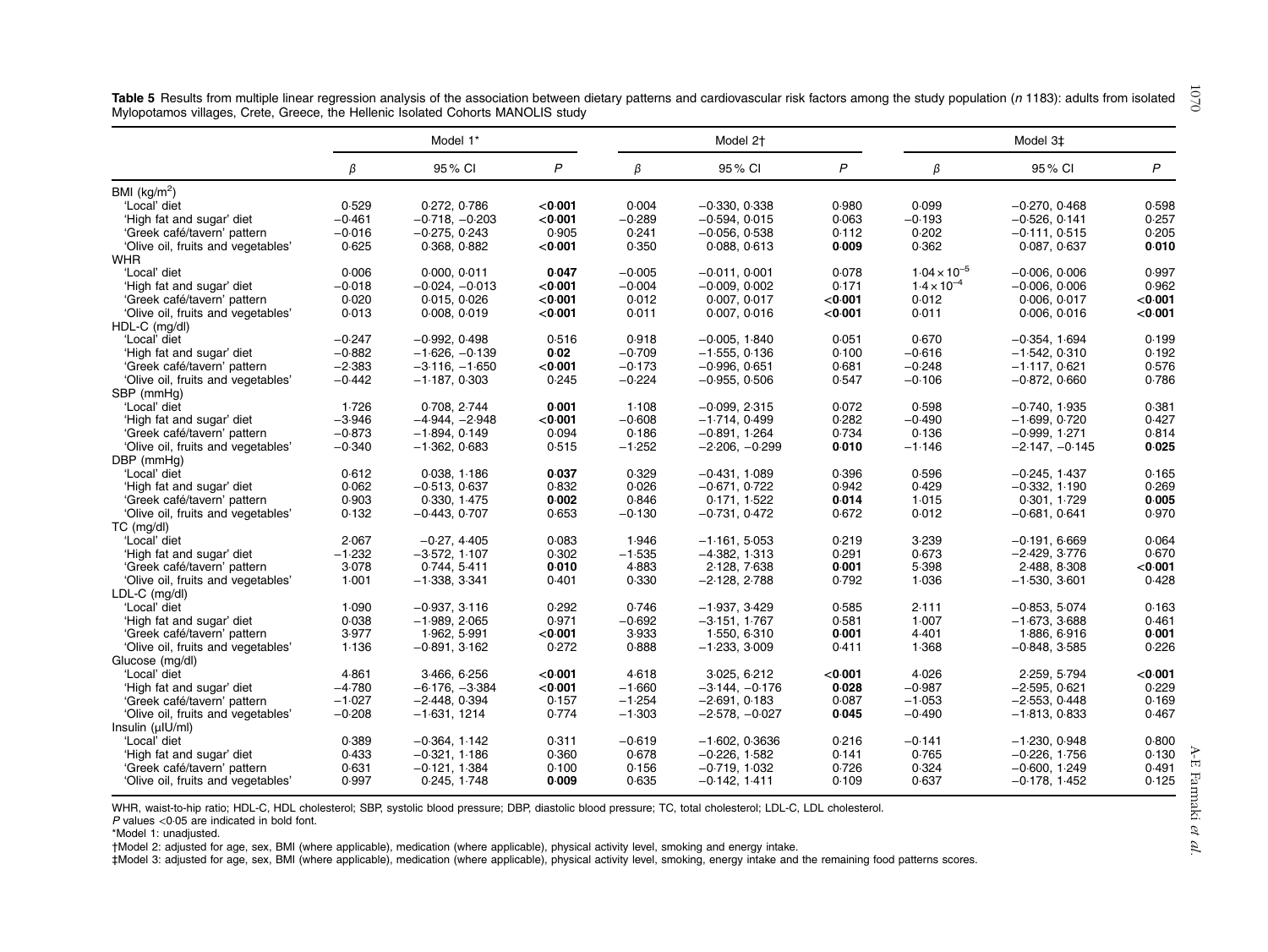pathologies (arthritis, presbyopia, osteoporosis, weak hearing, cataracts).

Meat intake of the MANOLIS population was three to eight times higher than that of the Attica general popula-tion<sup>[\(29\)](#page-11-0)</sup> and other Greek elderly populations<sup>([23,24](#page-10-0))</sup>. This is consistent with the geography of this mountainous isolated area and the tradition that has been preserved for centuries, with the local primary occupation being livestock farming. The increased alcohol consumption mainly by men reveals the social and cultural aspect of drinking. Men frequenting traditional cafés/bars drink and treat with their homemade alcoholic drink (raki) all visitors as a sign of hospitality.

The vast majority of the population was married (70·6 %), while less than 1 % were separated/divorced, demonstrating the traditional character of the population for which family is the core of social life, a characteristic that is weaker in populations living in more urban areas of Greece<sup> $(24,30)$  $(24,30)$  $(24,30)$ </sup>. Most of the participants had attained primary education, with men more educated than women, a characteristic similar to an urban elderly population (GHRAS) but not to a younger urban Greek population<sup>[\(28](#page-10-0))</sup> which has almost double the number of total years of education. This is a characteristic typical of rural areas, where agriculture is the main occupation. Educational attainment in the MANOLIS population is further curtailed by participant age and the effect of the onset of World War II.

Men were heavy smokers while the majority of women had never smoked. The percentage of male current smokers in MANOLIS is three times that in GHRAS (4·7 %), while the proportion of females who are current and ex-smokers is much lower than in GHRAS (6 v. 16%)<sup>([24](#page-10-0))</sup>. Again this demonstrates the traditional nature of the particular society that preserves etiquettes and standards of the past. However, smoking in men was considerably lower (38 %) compared with 57 % in 1960, when a Cretan population was studied for the first time as part of the Seven Countries Study<sup>([31\)](#page-11-0)</sup>.

Serum glucose levels were the same as in  $GHRAS^{(24)}$  $GHRAS^{(24)}$  $GHRAS^{(24)}$ , while HDL-C levels in MANOLIS were found to be slightly (7–9 mg/dl) lower than those of other elderly Greek and European populations<sup> $(24,25)$  $(24,25)$  $(24,25)$ </sup> although the levels appear consistent with previous studies in the area over the past 30 years[\(32](#page-11-0)–[35](#page-11-0)). Our population from Mylopotamos had LDL-C levels that were 25–45 mg/dl lower compared with the mean level of both studies among the elderly in Attica<sup>[\(24\)](#page-10-0)</sup> and Anogia<sup>([32](#page-11-0))</sup>. Total cholesterol levels were found to be 20–40 mg/dl lower than those of other studies from Greece and the local area<sup> $(24,32,34,35)$  $(24,32,34,35)$  $(24,32,34,35)$  $(24,32,34,35)$ </sup>, and resembled the levels found from the Seven Countries Study<sup>([31\)](#page-11-0)</sup> in the 1960s. This highlights to some extent the Cretan paradigm of life expectancy and health.

The Mediterranean diet, one of the most studied dietary patterns, has been linked to increased survival, reduced risk of cancers and CVD and increased longevity<sup>[\(36](#page-11-0)–[38](#page-11-0))</sup>, and has historically been derived from Crete, the origin of our study population. However, taking into account the geographical diversity of this island that affects the availability of food and living conditions, the dietary and lifestyle habits of a mountainous population may differ substantially from those of a valley population. In order to characterize the unique diet of this particular mountainous population from Mylopotamos, PCA, an a posteriori technique, was used to investigate patterns in the dietary data. A posteriori patterns are generated by empirically obtained data at hand $(39)$  and thus they do not necessarily identify 'healthy' patterns, but patterns that depict the commonly recognized eating habits of the particular population. The extracted components are based on subjective decisions. The derived patterns found were: the 'local' diet pattern, which represents a traditional diet of the native population; the 'high fat and sugar' diet pattern, which in addition to high sweet and fat consumption includes the preference for processed and pre-packed food; the 'Greek café/tavern' pattern that is characterized by coffee and alcohol consumption, fries and olives as side dishes for alcohol; and the 'olive oil, fruits and vegetables' pattern with olive oil, fresh fruit and vegetable consumption.

The associations of these patterns with several cardiovascular risk factors like BMI, WHR, total cholesterol, HDL-C, LDL-C, SBP, DBP, glucose and insulin were evaluated, after removing energy under-reporters. Under-reporting is more frequent among overweight individuals $^{(40)}$  $^{(40)}$  $^{(40)}$ , like our study population.

Data analysis revealed no association of any of the derived dietary patterns with HDL-C and insulin. Others like Fung *et al*.<sup>([41\)](#page-11-0)</sup> observed a negative association between insulin and the prudent dietary pattern that included fruits, vegetables, poultry, fish, whole grains and legumes, and a positive association with the Western pattern diet characterized by higher consumption of red and processed meat, French fries, eggs, high-fat dairy products, sweets and refined grains.

The olive oil, fruits and vegetables diet pattern was negatively associated with SBP, suggesting that the antioxidant compounds<sup> $(42)$  $(42)$ </sup> of this specific pattern might play a protective role. Olive oil has a dominant presence in the Mediterranean diet, which has been inversely related to SBP and DBP<sup>([43,44](#page-11-0))</sup>. Similar findings have been published before([45,46\)](#page-11-0). However, the olive oil, fruits and vegetables diet pattern was also found to be associated with high BMI and WHR, an effect that could be attributed to the oil, which is the most energy-dense component of the pattern. When the compliance to this pattern (scores) was divided into tertiles, it was the medium tertile, not the higher tertile, that was significantly associated with increased risk for overweight/obesity. The latter might be due to the lack of discriminating capacity of this pattern considering the broadly high consumption of olive oil, fruits and vegetables in the area. In addition, it can be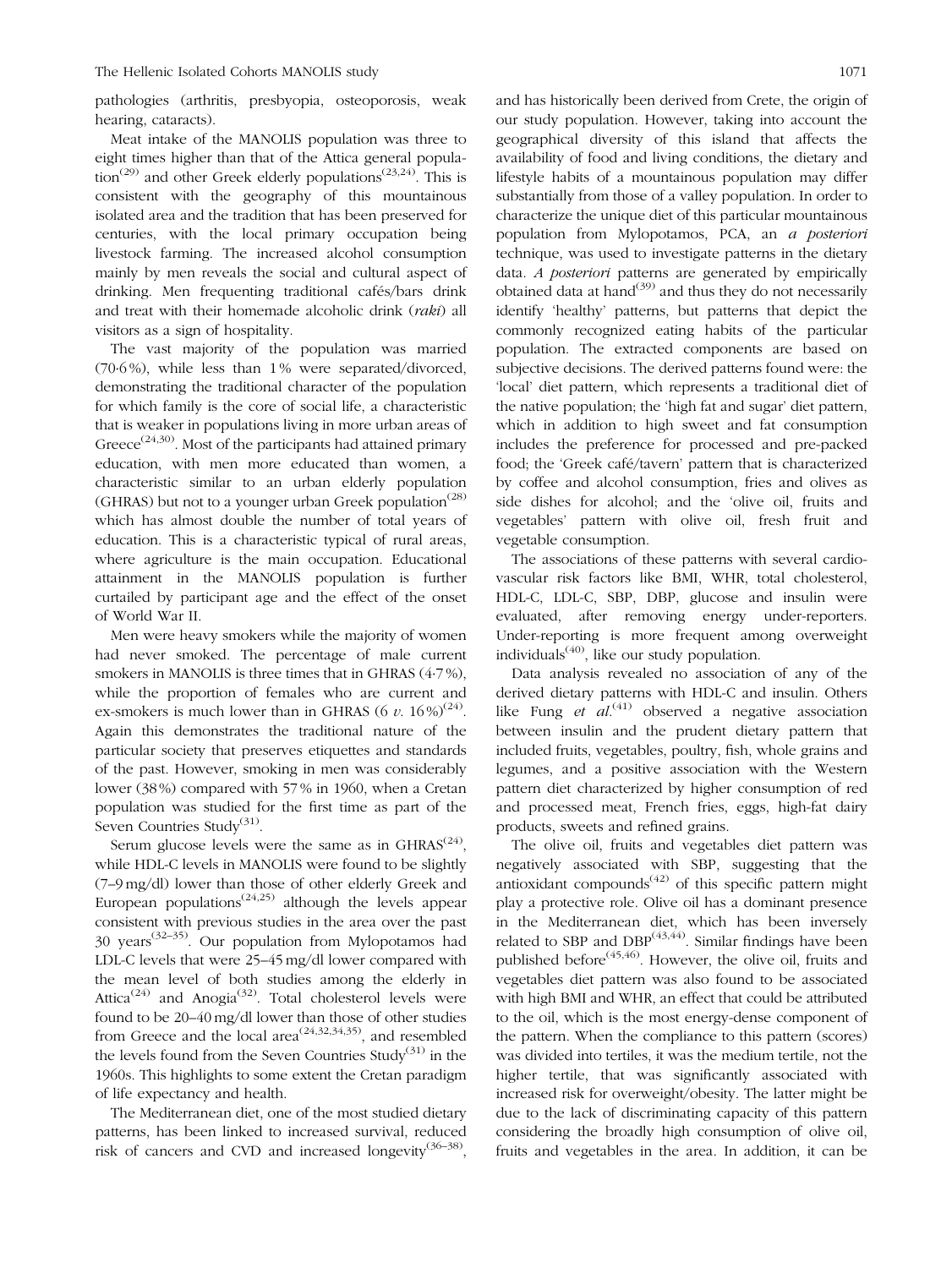attributed to the fact that the majority of the specific population is overweight or obese, as well as to the previously mentioned protective role against other cardiometabolic risk factors such as blood pressure. In the Di@bet.es study<sup>[\(47\)](#page-11-0)</sup>, a negative association was found between the prevalence of metabolic complications and olive oil intake, which explains the so-called 'Spanish paradox' where the morbidity and mortality rates for CVD are lower than expected from the high prevalence of metabolic complications, whether or not related to obesity<sup> $(48)$  $(48)$ </sup>.

The local diet pattern was associated only with higher glucose levels, in line with other studies where dietary patterns characterized by a higher intake of animal fat, mainly red meat and meat products, saturated fat, cholesterol and full-fat dairy products have been asso-ciated with increased CVD risk and death rate<sup>([29,49\)](#page-11-0)</sup>. This pattern was not found to be significantly associated with any other cardiometabolic risk factors, which seems surprising considering the unhealthy nature of the diet. This could be explained by the counterpoising effect of low carbohydrate and high fat content in increasing HDL-C levels<sup>([50\)](#page-11-0)</sup>, an independent cardioprotective factor. Furthermore, the absence from the local pattern of any pre-packed or processed products reduces the load of trans-fatty acids. These compounds have been shown to have well-established adverse cardiovascular effects<sup>[\(51](#page-11-0))</sup> and decrease  $HDL-C^{(52)}$  $HDL-C^{(52)}$  $HDL-C^{(52)}$ . In addition, the HELIC-MANOLIS population was found to have a low-frequency cardioprotective genetic variant associated with increased HDL-C levels, at a frequency forty times higher than the general Greek population<sup> $(53)$  $(53)$ </sup>. This shepherd population used to spend most of their time high in the mountains with their herds, so goat meat and milk/cheese were in abundance and in fact the only foods available to them to eat at times.

The Greek café/tavern pattern, a unique and very characteristic pattern for the culture of this population, was found to be associated with both BMI and WHR, demonstrating the relationship of this pattern with adiposity, as well as total cholesterol and DBP, indices that contribute more to the cardiometabolic risk. This finding is in absolute accordance with the established knowledge about cardiovascular risk factors $^{(1)}$  $^{(1)}$  $^{(1)}$  taking into account the alcohol consumption as a component of this pattern, being in the same direction as observed in the ATTICA study where a diet pattern indicated by alcohol consumption was associated with CVD risk $^{(29)}$  $^{(29)}$  $^{(29)}$ .

Our study had an observational, cross-sectional design and therefore shares the limitations of this approach. It is not appropriate to draw causal effect implications or to generalize based on the results from this particular Mylopotamos population. Residual confounding may also exist because of unused/unmeasured variables. Another limitation of the study is the self-reported medical history and medication data. In addition, the FFQ was not validated in this specific population, although it has been validated in the general Greek population $(15)$  $(15)$ . The subjective nature of the decision making in components extraction is a limitation of PCA application. Lastly, we have not corrected our results for the number of tests carried out. We have tested nine outcomes of interest and hence the stringent Bonferroni-corrected P value is 0·0056  $(=0.05/9)$ . Using this significance threshold, the associations of the local dietary pattern with glucose levels, the Greek café/tavern pattern with WHR and cholesterol levels, and the olive oil, fruits and vegetables diet pattern with WHR, remain significant. The associations of the Greek café/tavern pattern with DBP and LDL-C levels, and of the olive oil, fruits and vegetables diet pattern with BMI and SBP, become suggestive as they no longer reach nominal significance.

## Conclusion

The Cretan MANOLIS population is an isolated, elderly population with hypertension, obesity and hyperlipidaemia as the most prevalent diseases, the percentages of which resemble those of the general population. It can be described as a traditional society with family at the core of social life. The very characteristic dietary patterns, local and Greek café/tavern, identified in our study, are associated with overweight/obesity and other cardiovascular risk factors such as raised glucose, blood pressure and cholesterol levels, predicating their characterization as unhealthy. Consequently, the guidelines for decreasing cardiovascular risk should be applied to this population, through providing further information, raising awareness and policy making in these isolated areas. The burden of dietary compounds like high fat and red meat consumption in this population is not depicted in the intermediate cardiovascular manifestations to the expected extent, indicating compensatory procedures that require further investigation through gene–environment interaction analyses.

#### Acknowledgements

Acknowledgements: The authors thank the residents of the Mylopotamos villages for taking part. The MANOLIS study is dedicated to the memory of Manolis Giannakakis, 1978–2010. The MANOLIS study has been supported by many individuals who have contributed to sample collection (including Olina Balafouti, Christina Batzaki, Georgios Daskalakis, Eleni Emmanouil, Chrisoula Giannakaki, Margarita Giannakopoulou, Anastasia Kaparou, Vasiliki Kariakli, Stella Koinaki, Dimitra Kokori, Maria Konidari, Hara Koundouraki, Dimitris Koutoukidis, Eirini Mamalaki, Eirini Mpamiaki, George Pananikolaou, Maria Tsoukana, Dimitra Tzakou, Katerina Vosdogianni and Niovi Xenaki), data entry (Eleni Zengini, Thanos Antonos and Dimitra Papagrigoriou) and research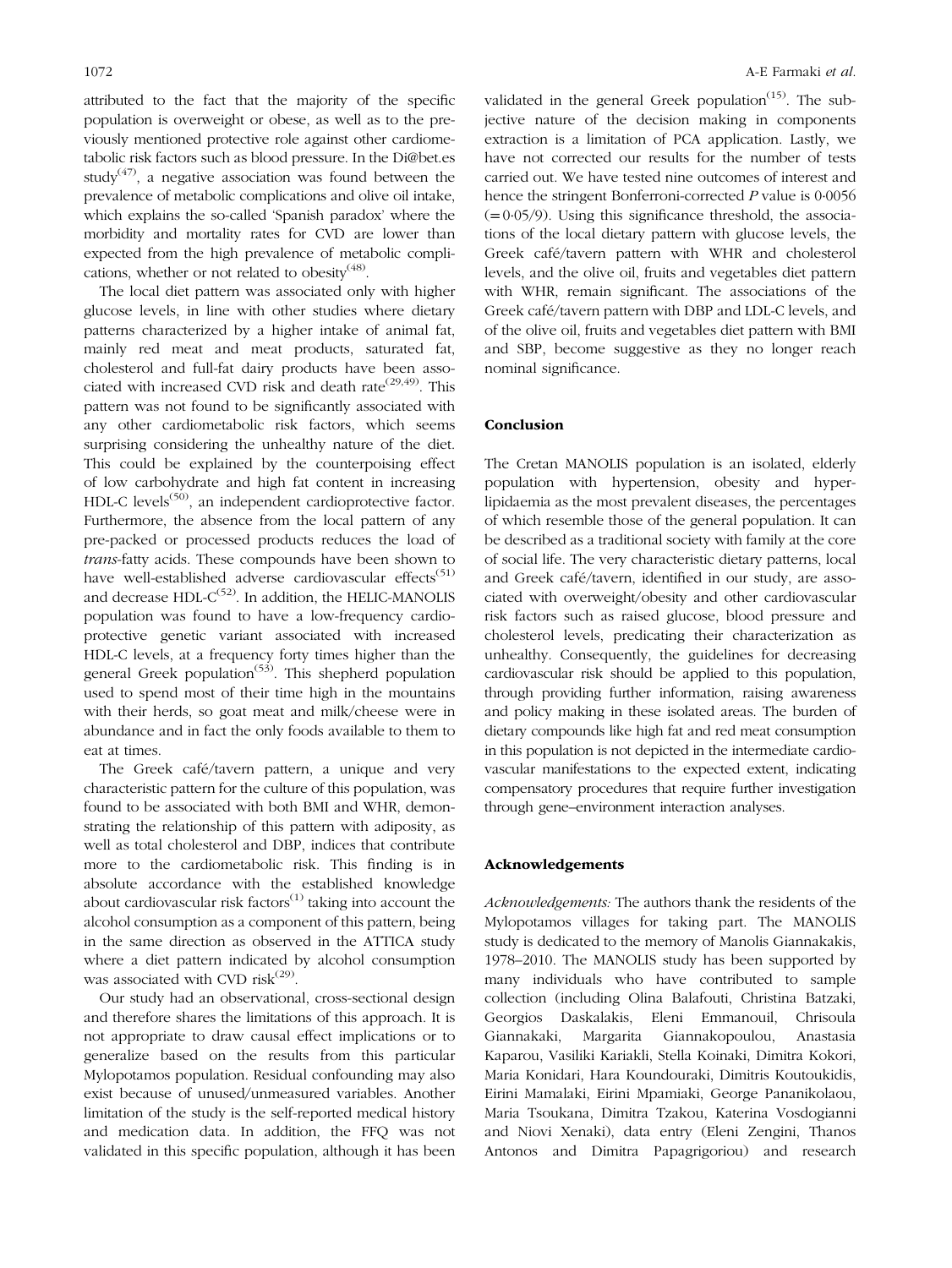<span id="page-10-0"></span>The Hellenic Isolated Cohorts MANOLIS study 1073

administration (Anja Kolb-Kokocinski, Carol Smee and Danielle Walker). Financial support: This work was funded by the Wellcome Trust (grant number 098051) and the European Research Council (grant number ERC-2011- StG 280559-SEPI). The Wellcome Trust had no role in the design, analysis or writing of this article. The European Research Council had no role in the design, analysis or writing of this article. This work has taken place under the auspices of the Alexander S. Onassis Public Benefit Foundation Scholarship Program for Hellenes (grant number GZI 049/2012–2013). The Alexander S. Onassis Public Benefit Foundation had no role in the design, analysis or writing of this article. Conflict of interest: None. Authorship: E.Z. and G.D. contributed equally to this work. G.D. formulated the research question(s). E.Z. and G.D designed the study. A.-E.F., P.S., V.K., C.K. and E.T. carried out the study. A.-E.F., N.W.R., A.M. and A.G. analysed the data. A.-E.F. wrote the article. Ethics of human subject participation: This study was conducted according to the guidelines laid down in the Declaration of Helsinki and all procedures involving human subjects were approved by the Bioethics Committee of Harokopio University of Athens. Written informed consent was obtained from all participants.

## Supplementary material

To view supplementary material for this article, please visit <https://doi.org/10.1017/S1368980016003207>

### References

- 1. World Health Organization (2015) Cardiovascular Diseases (CVDs). Fact Sheet no. 317. Geneva: WHO.
- Zimmet P, Alberti KG & Shaw J (2001) Global and societal implications of the diabetes epidemic. Nature 414, 782–787.
- 3. Palacios C, Perez CM, Guzman M et al. (2011) Association between adiposity indices and cardiometabolic risk factors among adults living in Puerto Rico. Public Health Nutr 14, 1714–1723.
- 4. Ashwell M, Gunn P & Gibson S (2012) Waist-to-height ratio is a better screening tool than waist circumference and BMI for adult cardiometabolic risk factors: systematic review and meta-analysis. Obes Rev 13, 275-286.
- 5. Kahn R, Buse J, Ferrannini E et al. (2005) The metabolic syndrome: time for a critical appraisal: joint statement from the American Diabetes Association and the European Association for the Study of Diabetes. Diabetes Care 28, 2289–2304.
- 6. Grundy SM (2007) Metabolic syndrome: a multiplex cardiovascular risk factor. J Clin Endocrinol Metab 92, 399–404.
- 7. Yamaoka K & Tango T (2012) Effects of lifestyle modification on metabolic syndrome: a systematic review and meta-analysis. BMC Med 10, 138.
- 8. Visscher PM, Brown MA, McCarthy MI et al. (2012) Five years of GWAS discovery. Am J Hum Genet 90, 7-24.
- 9. Speliotes EK, Willer CJ, Berndt SI et al. (2010) Association analyses of 249,796 individuals reveal 18 new loci associated with body mass index. Nat Genet 42, 937–948.
- 10. National Research Council, National Committee on Diet and Health (1989) Diet and Health: Implications for Reducing Chronic Disease Risk. Washington, DC: National Academies Press.
- 11. Keys A, Menotti A, Karvonen MJ et al. (1986) The diet and 15-year death rate in the seven countries study. Am J Epidemiol 124, 903–915.
- 12. Friedewald WT, Levy RI & Fredrickson DS (1972) Estimation of the concentration of low-density lipoprotein cholesterol in plasma, without use of the preparative ultracentrifuge. Clin Chem 18, 499-502.
- 13. Yannakoulia M, Melistas L, Solomou E et al. (2007) Association of eating frequency with body fatness in preand postmenopausal women. Obesity (Silver Spring) 15, 100–106.
- 14. Ainsworth BE, Haskell WL, Herrmann SD et al. (2011) 2011 Compendium of Physical Activities: a second update of codes and MET values. Med Sci Sports Exerc 43, 1575–1581.
- 15. Bountziouka V, Bathrellou E, Giotopoulou A et al. (2012) Development, repeatability and validity regarding energy and macronutrient intake of a semi-quantitative food frequency questionnaire: methodological considerations. Nutr Metab Cardiovasc Dis 22, 659–667.
- 16. Ministry of Health and Welfare, Supreme Scientific Health Council (1999) Dietary guidelines for adults in Greece. Arch Hellenic Med 16, 516-524.
- 17. Goldberg GR, Black AE, Jebb SA et al. (1991) Critical evaluation of energy intake data using fundamental principles of energy physiology: 1. Derivation of cut-off limits to identify under-recording. Eur J Clin Nutr 45, 569-581.
- 18. World Health Organization (1985) Energy and Protein Requirements. Report of a Joint FAO/WHO/UNU Expert Consultation. WHO Technical Report Series no. 724. Geneva: WHO.
- 19. Mardia KV, Kent JT & Bibby JM (1979) Multivariate Analysis. New York: Academic Press.
- 20. Hu FB (2002) Dietary pattern analysis: a new direction in nutritional epidemiology. Curr Opin Lipidol 13, 3–9.
- 21. Expert Panel on Detection, Evaluation, and Treatment of High Blood Cholesterol In Adults (2001) Executive Summary of The Third Report of The National Cholesterol Education Program (NCEP) Expert Panel on Detection, Evaluation, And Treatment of High Blood Cholesterol In Adults (Adult Treatment Panel III). JAMA 285, 2486–2497.
- 22. Panoutsopoulou K, Hatzikotoulas K, Xifara DK et al. (2014) Genetic characterization of Greek population isolates reveals strong genetic drift at missense and trait-associated variants. Nat Commun 5, 5345.
- 23. Tyrovolas S, Zeimbekis A, Bountziouka V et al. (2009) Factors associated with the prevalence of diabetes mellitus among elderly men and women living in Mediterranean Islands: the MEDIS Study. Rev Diabet Stud 6, 54–63.
- 24. Kanoni S & Dedoussis GV (2008) Design and descriptive characteristics of the GHRAS: the Greek Health Randomized Aging Study. Med Sci Monit 14, CR204-CR212.
- 25. Dedoussis GV, Kanoni S, Mariani E et al. (2008) Mediterranean diet and plasma concentration of inflammatory markers in old and very old subjects in the ZINCAGE population study. Clin Chem Lab Med 46, 990-996.
- 26. Kafatos A, Diacatou A, Labadarios D et al. (1993) Nutrition status of the elderly in Anogia, Crete, Greece. J Am Coll Nutr 12, 685–692.
- 27. Missoni S (2009) Metabolic syndrome among the inhabitants of the island of Vis. Coll Antropol 33, 1281–1287.
- 28. Athyros VG, Bouloukos VI, Pehlivanidis AN et al. (2005) The prevalence of the metabolic syndrome in Greece: the MetS-Greece Multicentre Study. Diabetes Obes Metab 7, 397–405.